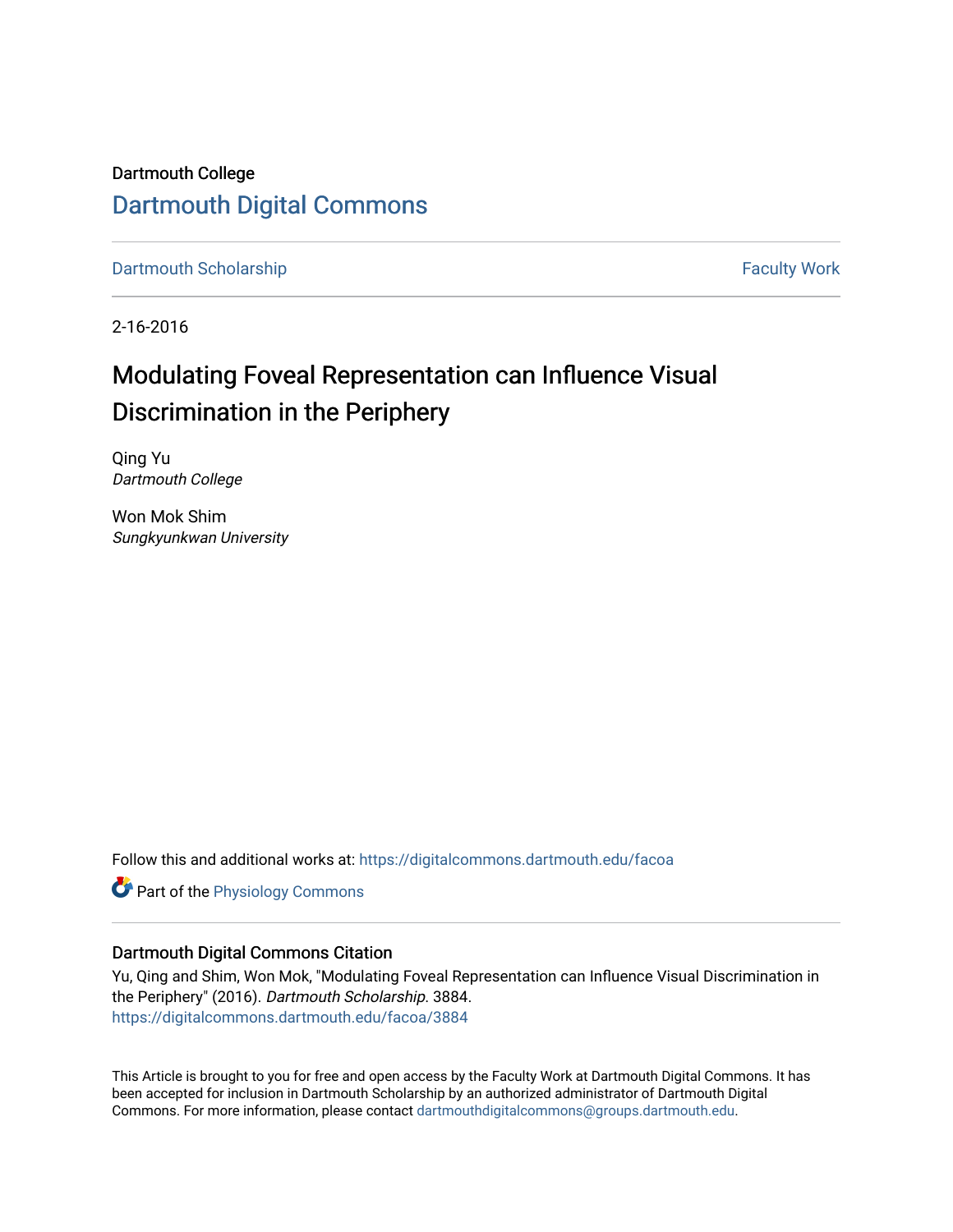# Modulating foveal representation can influence visual discrimination in the periphery

**Qing Yu Department of Psychological and Brain Sciences,**<br>Dartmouth College, Hanover, NH, USA Dartmouth College, Hanover, NH, USA

Department of Biomedical Engineering,<br>Mon Mok Shim Mok Shim Sungkyunkwan University, Suwon, Republic of Korea Department of Psychological and Brain Sciences, Dartmouth College, Hanover, NH, USA Center for Neuroscience Imaging Research, Institute for Basic Science, Sungkyunkwan University, Suwon, Republic of Korea Department of Biomedical Engineering,



A previous study by Williams et al. [\(2008\)](#page-12-0) provided evidence for a novel form of feedback in the visual system, whereby peripheral information is contained in foveal retinotopic cortex. Beyond its possible implication for peripheral object recognition, few studies have examined the effect of a direct behavioral manipulation of the foveal feedback representation. To address this question, we measured participants' peripheral visual discrimination performance while modulating their foveal representation in a series of psychophysical experiments. On each trial, participants discriminated the identities of briefly presented novel, threedimensional objects or the orientations of gratings in a peripheral location while fixating at the center. Besides the peripheral target, another stimulus (foil) was also presented and masked at the fovea. Our results showed that for objects, when the foveal foil that was identical to the peripheral target was presented 150 ms after the onset of the peripheral target, visual discrimination of the peripheral target was improved. This congruency effect occurred even though participants did not consciously perceive the foveal stimulus. No such effect was observed when the foveal foil was presented simultaneously with the peripheral target, or when the foil was presented in a parafoveal location. The foil effect in gratings was different from that in objects in terms of its effective timing and foveal specificity, suggesting that foveal feedback may be specific to high-level objects. These results indicate that modulating foveal information can affect individuals' ability to discriminate peripheral objects, suggesting a functional role of foveal representations in peripheral visual perception.

# Introduction

It is widely accepted that the human visual system maintains a retinotopically organized structure, in which spatial locations in the visual field are mapped to corresponding cortical locations in a well-defined manner (Sereno et al., [1995](#page-12-0); Wandell & Winawer, [2011\)](#page-12-0). However, human visual cortical pathways are not merely constrained by feedforward projections, but also include a rich set of feedback connections. These feedback connections are believed to carry top-down information about behavioral context and thus modulate the response profiles of neurons in the earlier stages of visual processing accordingly (Bullier, [2001;](#page-11-0) Gilbert & Li, [2013;](#page-11-0) Lamme & Roelfsema, [2000\)](#page-11-0).

Whereas earlier work examining feedback processing reported modulations of existing feedforward signals (Ress & Heeger, [2003;](#page-12-0) Roelfsema, Lamme, & Spekreijse, [1998](#page-12-0)), a more recent functional magnetic resonance imaging (fMRI) study using multi-voxel pattern analysis demonstrated a novel case of feedback in which information is generated where no feedforward input exists (Williams et al., [2008](#page-12-0)). They found that when participants performed a comparison task on two peripheral objects while fixating at the center, information about an object presented in the periphery was successfully decoded from spatial patterns of activation in the area of retinotopic cortex corresponding to the fovea, where no actual stimulus was presented. Chambers, Allen, Maizey, and Williams ([2013](#page-11-0)) further showed that when participants' foveal cortex was temporarily deactivated using transcranial

Citation: Yu, Q., & Shim, W. M. (2016). Modulating foveal representation can influence visual discrimination in the periphery. Journal of Vision, 16(3):15, 1–12, doi:10.1167/16.3.15.

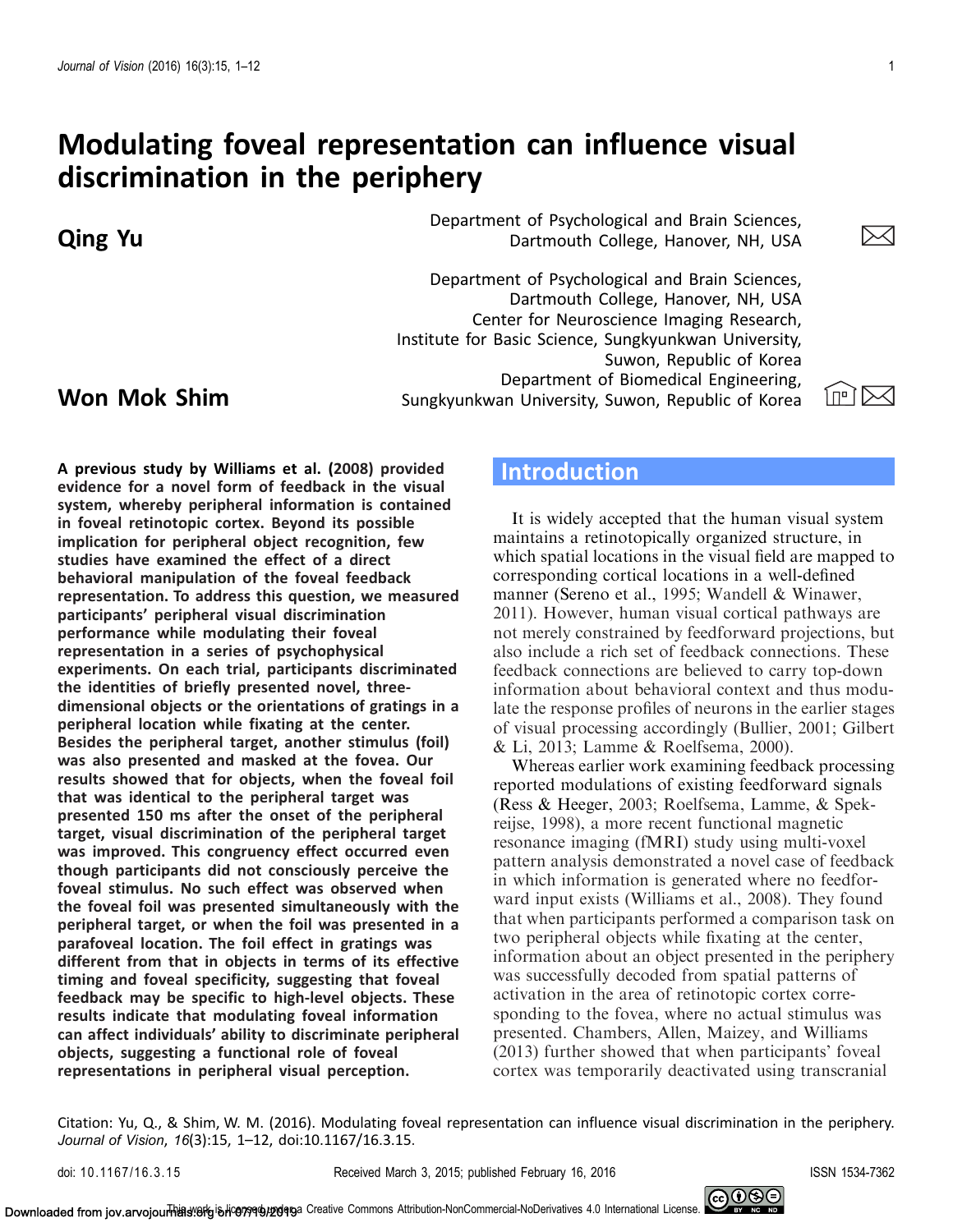<span id="page-2-0"></span>magnetic stimulation (TMS), their discrimination of peripheral objects was impaired. In particular, this impairment in peripheral target discrimination reached its peak when the TMS pulse was applied to the foveal cortex 350–400 ms after the stimulus onset, suggesting disruption may be specific to feedback rather than feedforward signals. These results have led to the ''foveal feedback hypothesis,'' which proposes that, in order to enhance the processing of visual information in the periphery, foveal regions of retinotopic cortex receive feedback information about the content of the visual periphery from higher level cortical areas (Chambers et al., [2013;](#page-11-0) Williams et al., [2008\)](#page-12-0).

Whereas these previous studies have examined the foveal feedback hypothesis at the cortical level and have provided evidence that foveal feedback representations are linked to discrimination performance in the periphery, to our knowledge, there is a lack of studies that examine the effect of a direct behavioral manipulation of this foveal feedback representation. Moreover, because previous studies on foveal feedback used novel, threedimensional objects, which involve higher level visual areas such as lateral occipital and ventral temporal cortices (Ishai, Ungerleider, Martin, Schouten, & Haxby, [1999;](#page-11-0) Malach et al., [1995\)](#page-11-0), the implications of the foveal feedback effect for the processing of low-level visual features remain unexplored.

Here, we conducted a series of psychophysical experiments using novel, three-dimensional objects and oriented gratings to investigate the behavioral relevance of foveal feedback representations for high-level objects and low-level visual features respectively. We hypothesized that the foveal representations of peripheral stimuli, if internally generated, should be able to interact with stimuli that are physically presented at the fovea. Therefore, to explore whether the foveal feedback representation plays a functional role in the processing of peripheral information, we presented a physical stimulus at the fovea to enhance or disrupt this internally generated foveal representation of the peripheral stimulus and examined possible effects on visual discrimination in the periphery. In the experiments, participants performed either an object or orientation discrimination task in the periphery while fixating at the center. Besides the peripheral target stimulus, an additional task-irrelevant stimulus was presented at the fovea (foveal foil). The foveal foil was either the same as the peripheral target stimulus, different from the peripheral stimulus, or a noise stimulus (scrambled object or plaid pattern) that did not contain any element of peripheral targets. Crucially, to prevent response bias that could occur if participants were able to consciously perceive the foveal stimulus, the stimulus at the fovea was made invisible through backward masking. In Experiments 1a, [1b](#page-5-0), and [1c](#page-5-0), we examined the effect of the foveal foil with novel, three-dimensional objects, and in [Experi](#page-6-0)[ments 2a,](#page-6-0) [2b,](#page-7-0) and [2c,](#page-8-0) we tested the effect with oriented gratings.

## General methods

## Participants

Seventeen participants each participated in Experiments 1a, [1b](#page-5-0), and [1c.](#page-5-0) Twenty participants participated in [Experiment 2a](#page-6-0), seventeen participants participated in [Experiment 2b](#page-7-0), and thirteen participants participated in [Experiment 2c](#page-8-0). All were between 18–32 years of age and had normal or corrected-to-normal vision. They participated in the experiment for partial course credit or monetary compensation. Participants were provided informed consent in accordance with the Institutional Review Board of Dartmouth College before the experiment.

## Apparatus

Stimuli were presented on a 17-inch Mitsubishi CRT monitor. The screen resolution was  $1024 \times 768$  and the refresh rate was 60 Hz. The viewing distance was 46 cm in Experiments 1a, [1b,](#page-5-0) and [1c;](#page-5-0) and it was 58.4 cm in [Experiments 2a](#page-6-0), [2b](#page-7-0), and [2c.](#page-8-0) Stimuli were generated and presented using Matlab (The MathWorks, Natick, MA) and Psychtoolbox 3 extensions (Brainard, [1997;](#page-11-0) Pelli, [1997\)](#page-11-0).

## Experiment 1a

In Experiment 1a, we tested whether presenting a physical stimulus at the fovea can influence visual discrimination in the periphery. Cortical feedback processes are thought to be fast and immediate (Hupe´ et al., [2001;](#page-11-0) Lamme et al., [1998;](#page-11-0) Nowak, James, & Bullier, [1997\)](#page-11-0), even as fast as feedforward processes that usually transmit object information to higher cortical areas (e.g., lateral occipital and ventro temporal cortices) in around 100 ms (Lamme & Roelfsema, [2000\)](#page-11-0). Previous human TMS studies have also shown that cortical feedback can influence primary sensory cortex as early as 80–150 ms after stimulus presentation (Camprodon, Zohary, Brodbeck, & Pascual-Leone, [2010;](#page-11-0) Koivisto, Railo, Revonsuo, Vanni, & Salminen-Vaparanta, [2011](#page-11-0)). Based on these findings, we have chosen to present the foveal foil after the onset of the peripheral target with a 150-ms time interval. If feedback processing of object information through the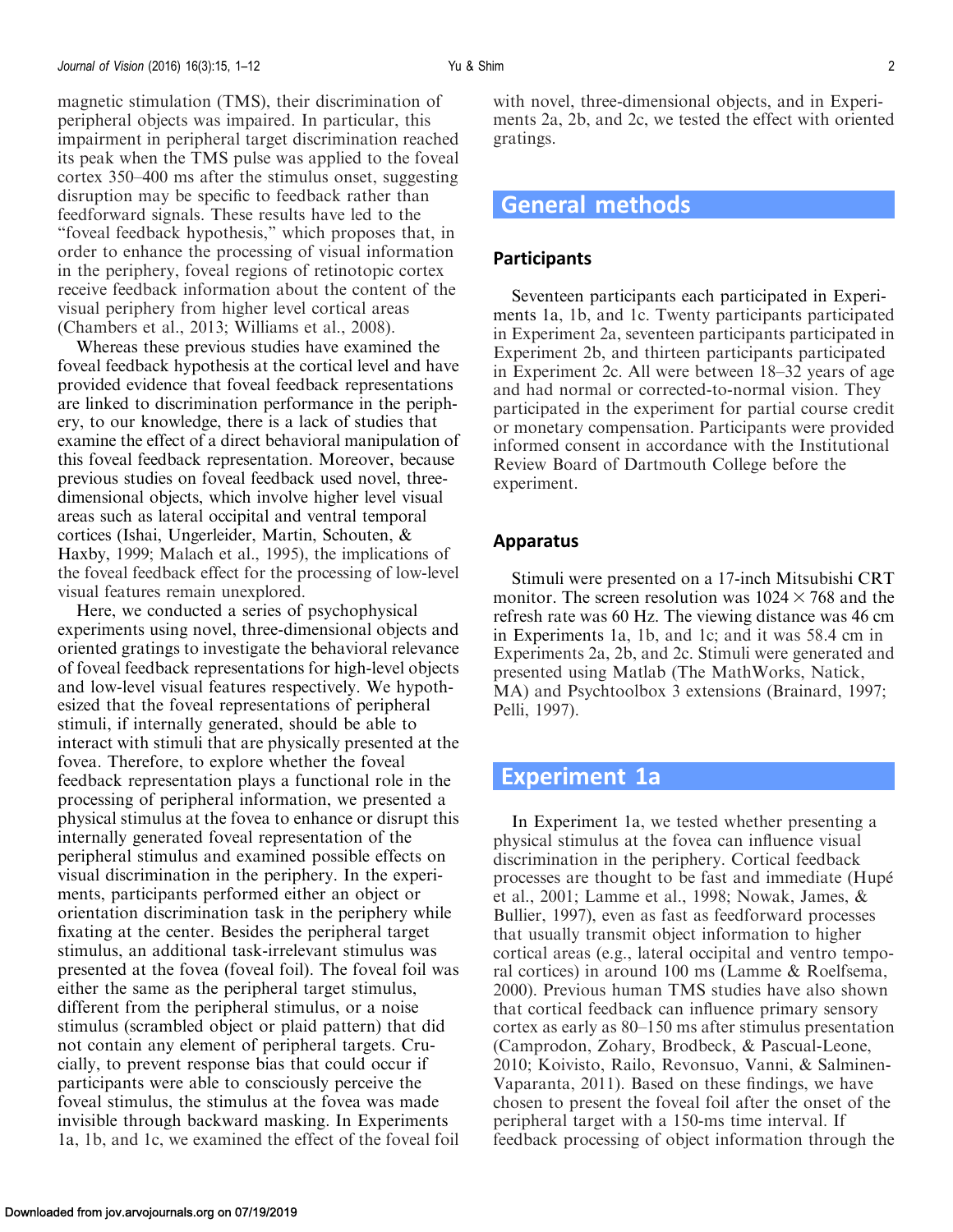<span id="page-3-0"></span>

Figure 1. Stimuli and procedures in [Experiments 1a,](#page-2-0) [1b,](#page-5-0) and [1c.](#page-5-0) All stimuli are shown in full contrast for demonstration purposes. (A) Examples of the three stimuli configurations (Same, Different, and Noise) in [Experiments 1a](#page-2-0) and [1c.](#page-5-0) (B) A schematic diagram of a single trial in [Experiment 1a](#page-2-0) (upper panel), [Experiment 1b](#page-5-0) (middle panel), and [Experiment 1c](#page-5-0) (lower panel).

visual hierarchy takes time to occur, we would expect to find a modulation effect by the foil when its onset was delayed compared to the peripheral target.

#### Methods

#### Stimuli and procedure

Two sets of novel, three-dimensional objects (''cubie'' and ''smoothie'' respectively; see Op de Beeck, Baker, DiCarlo, & Kanwisher, [2006;](#page-11-0) Williams et al., [2008\)](#page-12-0) with eight exemplars each were used as stimulus sets. For each participant, one exemplar randomly chosen from each stimulus set (Cubie or Smoothie) was used as a target, while the other seven exemplars in each set served as nontargets. Another set of novel objects (''spikie'') was used to create a scrambled object set. The scrambled objects were generated by superimposing a  $10 \times 10$  grid on Spikie images and rearranging the squares randomly. One exemplar from this scrambled object set was used as a mask (contrast  $=$ 0.6) while the other eight exemplars were used as noise

stimuli. All object images were  $80 \times 80$  pixels in size. The contrast of the peripheral target image and the foveal foil image was 0.025 and 0.4, respectively.

Participants were required to fixate on the central fixation point throughout the experiment. On each trial, an object in the upper-right visual quadrant (eccentricity of  $10^{\circ}$ ) was presented for 50 ms. One hundred fifty milliseconds after the onset of the peripheral target, a foveal foil stimulus was displayed at the center of the screen for 33 ms and masked. Each trial was followed by an 800 ms interval before the next trial began. Except for the time when the foveal foil was displayed, the mask stimulus remained on the screen throughout the experiment in order to minimize the influence of the stimulus onset at the fovea. There were three types of foveal foils (Figure 1A): a target exemplar (Same), a nontarget exemplar from a different stimulus set (Different), or an exemplar from a scrambled object set (Noise).

To obtain a quantitative measure of the conscious perception of the foveal stimulus, a dual task paradigm was used. First, participants judged whether the object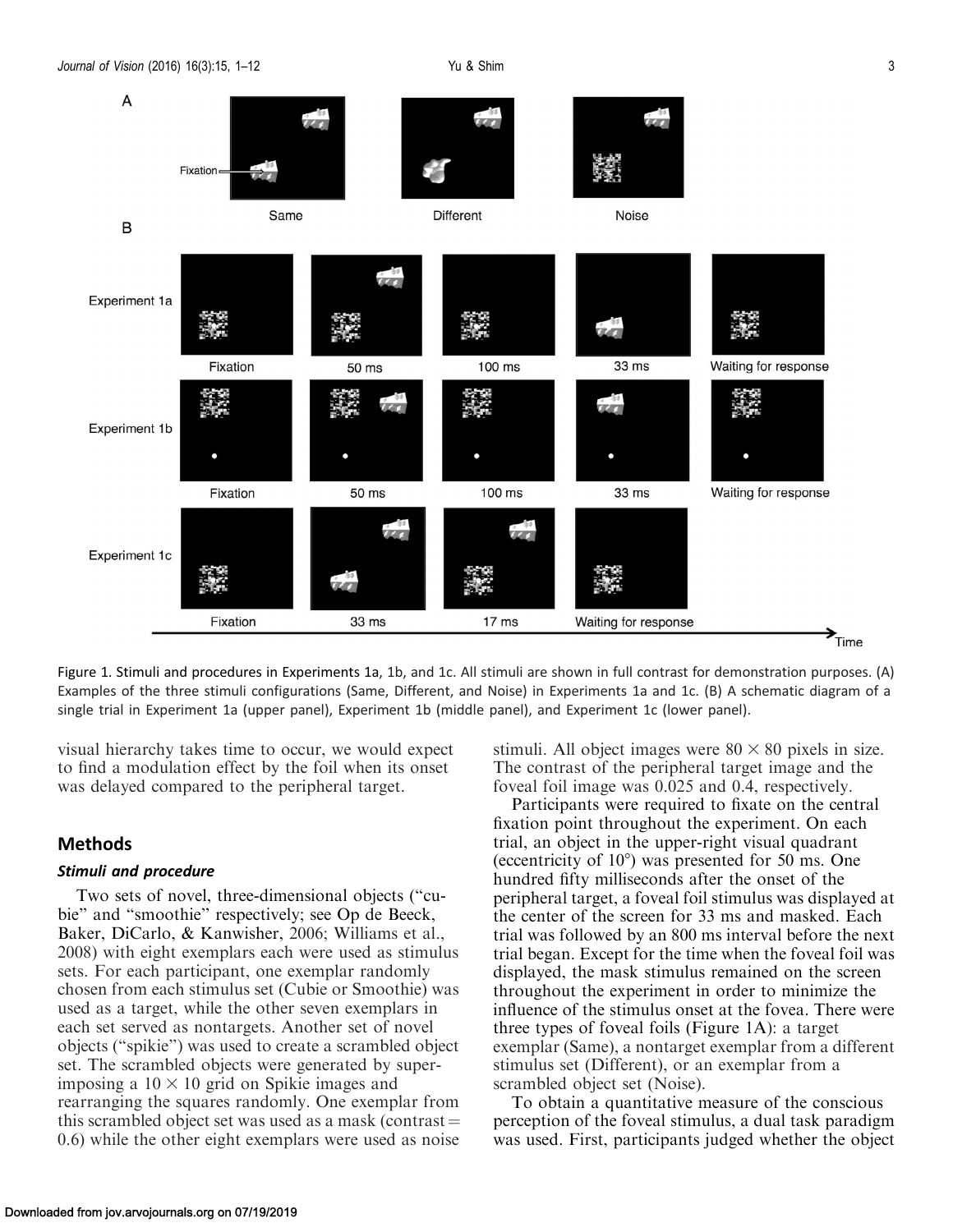<span id="page-4-0"></span>

Figure 2. Average discrimination accuracies (%) of the peripheral object in the Same, Different, and Noise conditions in (A) [Experiment](#page-2-0) [1a](#page-2-0) (foil delay = 150 ms, foveal foil), (B) [Experiment 1b](#page-5-0) (foil delay = 150 ms, parafoveal foil), and (C) [Experiment 1c](#page-5-0) (foil delay = 0 ms, foveal foil). Error bars show the  $\pm 1$  standard error of the mean.

presented in the periphery was the target or a nontarget exemplar, and then they reported whether the object at the fovea was a Cubie or Smoothie ([Figure 1B,](#page-3-0) upper panel). In each block, targets were selected exclusively from one object set (Cubie or Smoothie), and the order of each foil condition was randomized within a block. For a given block, nontarget exemplars in the periphery were chosen from the same stimulus set as the target exemplar. The experiment consisted of six to eight blocks (three to four blocks each for Cubie and Smoothie), and the order of blocks was randomized. Each block consisted of 60 trials, with 20 trials for each foil type. In total, participants performed 120 to 160 trials for each foil condition. Before the main experiment, participants completed a practice session of 32 trials with feedback for each stimulus set.

## Results and discussion

In order to examine whether the foveal foil was consciously perceived, we first calculated the sensitivity index (d') for the foil for each participant. Since participants performed a forced-choice task on whether the foil was a Cubie or Smoothie, no d' results for the foil could be obtained in the Noise condition. Thus, we only analyzed the data in the Same and Different conditions. A one-sample  $t$  test showed that the  $d'$  of the foveal foil ( $M = 0.043$ ,  $SD = 0.243$ ) was not significantly different from 0,  $t(16) = 0.721$ ,  $p = 0.481$ . There was also no significant difference between the  $d'$ for the Same and Different conditions,  $t(16) = 1.198$ , p  $= 0.248$ . These results confirmed that participants were not able to consciously identify an object presented at the fovea, suggesting that any difference in peripheral target discrimination across foil types was not likely to be caused by participants' conscious perception of the foil.

Next, we examined our main question of whether a foveally presented foil can influence visual discrimination of a peripheral object. Repeated measures Analysis of Variance (ANOVA) revealed that discrimination accuracies of the peripheral target were significantly different across different foil types,  $F(2, 32) = 13.764$ , p  $< 0.001$ . Subsequent pairwise t tests (Bonferroni corrected for all pairwise comparisons) between foil types revealed that the discrimination accuracy of the Same condition ( $M = 0.667$ ,  $SD = 0.060$ ) was significantly higher than that of the Different condition  $(M = 0.607, SD = 0.060), t(16) = 5.673, p < 0.001, as$ well as the Noise condition ( $M = 0.631$ ,  $SD = 0.079$ ),  $t(16) = 3.046, p = 0.023$ . However, no significant difference was found between the Noise and the Different conditions,  $t(16) = 1.964$ ,  $p = 0.202$  (Figure 2A). These results indicated that the foveal foil that consisted of high-level objects could facilitate peripheral object discrimination when it was identical to the peripheral target, even when this foil was not consciously perceived.

In the current experiment, the mask stimulus was a scrambled image of Spikie, which was a task-irrelevant object category that did not contain the features of either target category (Cubie and Smoothie). A followup experiment using mask stimuli that consisted of components from both target categories (Cubie and Smoothie) yielded qualitatively similar results to those obtained with the original Spikie mask, indicating that the differential effect between different foil conditions is unlikely to be caused by the specific type of mask.

In order to confirm participants' fixation during the experiment, we also collected the eye movement data from three additional participants. Whereas the same facilitative foveal foil effect was found, their eye movement results showed that participants' mean eye positions during the task were not significantly deviated from fixation, and that there was no substantial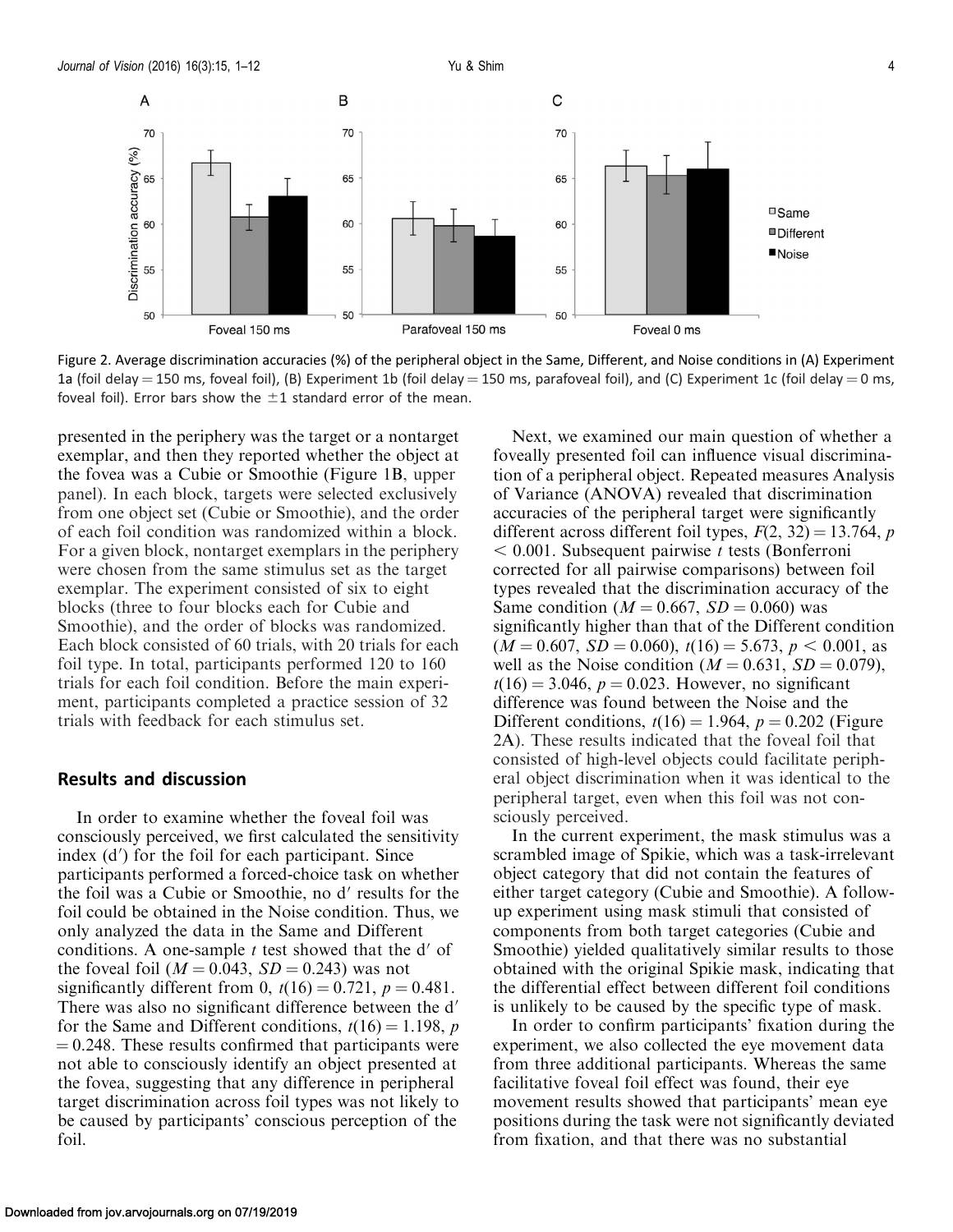# <span id="page-5-0"></span>Experiment 1b

In [Experiment 1a,](#page-2-0) we found that peripheral target discrimination was improved when a task-irrelevant foil that was identical to a target in the periphery appeared at the fovea. However, since the foil was presented only at the fovea, it is unclear whether this facilitation effect induced by the foil was specific to the foveal location as suggested by the foveal feedback hypothesis (Williams et al., [2008\)](#page-12-0) or could also be generalized to other locations in the visual field. In Experiment 1b, in order to examine foveal specificity of the modulatory effect by an additional task-irrelevant stimulus, we tested the effect of a parafoveally presented foil.

#### Methods

The stimuli and procedure were identical to [Exper](#page-2-0)[iment 1a](#page-2-0), except that the foil was presented in a parafoveal location, which was on the upper vertical meridian at an eccentricity of  $7.1^{\circ}$ , horizontally aligned with the peripheral target [\(Figure 1B](#page-3-0) middle panel).

#### Results and discussion

Unlike [Experiment 1a](#page-2-0), no significant difference was found in discrimination accuracies of the peripheral target across the Same ( $M = 0.605$ ,  $SD = 0.074$ ), Different ( $M = 0.598$ ,  $SD = 0.075$ ), and Noise ( $M =$ 0.586,  $SD = 0.078$  foil types,  $F(2, 32) = 1.202$ ,  $p = 0.314$ ([Figure 2B\)](#page-4-0). We further performed a 2 (foil location: foveal in [Experiment 1a](#page-2-0) vs. parafoveal in Experiment  $1<sup>b</sup> \times 3$  (foil type) mixed-model ANOVA to compare the accuracies of peripheral target discrimination between the foveal and parafoveal foil conditions. The interaction effect between foil location and foil type was significant,  $F(2, 64) = 4.816$ ,  $p = 0.011$ , indicating that the facilitative effect from an additional foil disappeared when the foil was moved to a parafoveal location. These results suggest that the effect of foil is specific to the fovea.

As in [Experiment 1a](#page-2-0), the d' of the parafoveal foil  $(M)$  $= 0.045$ ,  $SD = 0.143$ ) was not significantly different from 0,  $t(16) = 1.307$ ,  $p = 0.210$ , and there was no significant difference between the d' for the Same and Different conditions,  $t(16) = 0.209$ ,  $p = 0.837$ .

## Experiment 1c

[Experiment 1a](#page-2-0) showed that when a task-irrelevant foil that was identical to the peripheral target was foveally presented 150 ms after the onset of the target, peripheral target discrimination could be improved. A 150 ms delay of foil presentation is consistent with cortical delay of feedback input to early sensory cortex (Camprodon et al., [2010](#page-11-0); Koivisto et al., [2011\)](#page-11-0), supporting the involvement of foveal feedback in the foil effect in our experiment. However, there is a possibility that a similar effect may be observed even without a delay between the foil and the peripheral target. Thus, in Experiment 1c, we examined the effect of a delay of the foveal foil by presenting the foveal foil simultaneously with the peripheral target. If a delay from the onset of the peripheral target is required for the foveal foil to be effective, the foil effect would be diminished or absent when the foveal foil and the peripheral target are presented at the same time.

## Methods

The stimuli and procedure were identical to those of [Experiment 1a,](#page-2-0) except that the foveal foil was presented simultaneously with the peripheral target ([Figure 1B](#page-3-0) lower panel).

## Results and discussion

When the foveal foil and the peripheral target were simultaneously presented, no significant difference in discrimination accuracies of the peripheral target was found across the Same  $(M = 0.664, SD = 0.069)$ , Different ( $M = 0.654$ ,  $SD = 0.078$ ), and Noise ( $M =$ 0.660,  $SD = 0.105$  foil types,  $F(2, 32) = 0.259$ ,  $p = 0.773$ ([Figure 2C\)](#page-4-0). We then performed a 2 (foil delay: 150 ms in [Experiment 1a](#page-2-0) vs. 0 ms in Experiment 1c)  $\times$  3 (foil type) mixed-model ANOVA to compare the accuracies of peripheral target discrimination between [Experiment](#page-2-0) [1a](#page-2-0) and 1c. The main effect of foil delay was not significant,  $F(1, 32) = 1.003$ ,  $p = 0.324$ , which indicated that overall task difficulty was not significantly different between when the foil was presented with a delay ( $M = 0.635$ ,  $SD = 0.061$ ) and when it was not (M)  $= 0.659$ ,  $SD = 0.079$ . However, there was a significant interaction effect between foil delay and foil type,  $F(2)$ ,  $(64) = 3.982$ ,  $p = 0.023$ , and a significant effect of foil type,  $F(2, 64) = 7.545$ ,  $p = 0.001$ . Consistent with the feedback hypothesis, these results suggest that the facilitation effect only occurs when the presentation of the foveal foil is delayed from the onset of the peripheral target.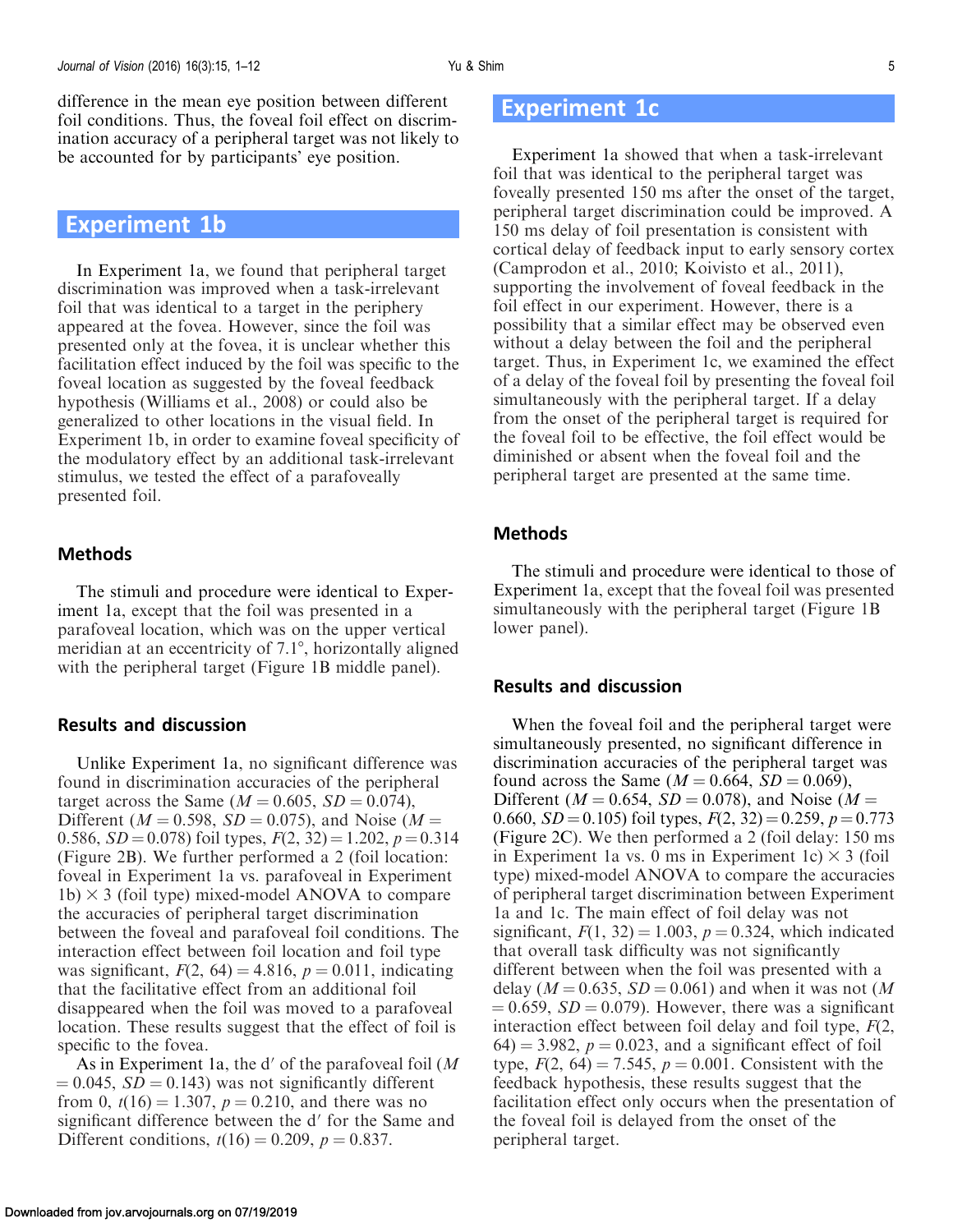<span id="page-6-0"></span>Participants' d' of the foveal foil ( $M = -0.067$ ,  $SD =$ 0.387) was not significantly different from 0,  $t(16) =$ 0.714,  $p = 0.485$ . There was also no significant difference between the d' for the Same and Different conditions,  $t(16) = 0.886$ ,  $p = 0.389$ . To compare the performance in the foveal task between [Experiment 1a](#page-2-0) and [1c](#page-5-0), we conducted a 2 (foil delay: 150 ms in [Experiment 1a](#page-2-0) vs. 0 ms in [Experiment 1c](#page-5-0))  $\times$  2 (foil type: Same vs. Different) mixed-model ANOVA. No significant interaction effect was found between foil delay and foil type,  $F(1, 32) = 0.004$ ,  $p = 0.947$ . There was also no significant main effect of foil delay,  $F(1, 32) = 1.822$ ,  $p=0.187$ , or foil type,  $F(1, 32)=2.081$ ,  $p=0.159$ . These results indicated that there was no difference between [Experiment 1a](#page-2-0) and [1c](#page-5-0) in terms of task performance for the foveal foil.

## Experiment 2a

In [Experiments 1a,](#page-2-0) [1b](#page-5-0), and [1c,](#page-5-0) we found that presenting a task-irrelevant foil identical to the peripheral target object can improve peripheral target discrimination. Consistent with previous studies on foveal feedback, this effect was specific to the fovea, and it only occurred when the foil appeared with some time interval after the onset of the target. However, this behavioral facilitation by the foveal foil was observed with highlevel objects only, and it is unclear if low-level visual features, such as orientation, could also have a similar effect. Moreover, since previous fMRI and TMS studies have only tested novel objects to show foveal feedback (Chambers et al., [2013;](#page-11-0) Williams et al., [2008](#page-12-0)), it remains to be examined what information in the object stimuli is fed back. Is it high-level object information per se or lowlevel visual features that covary with object category, such as orientation? To address this question, in Experiment 2a, we examined if facilitation of peripheral target discrimination could also be found when basic visual feature stimuli, such as oriented gratings, were used as foveal foils and peripheral targets. As in [Experiment 1a](#page-2-0), the delay between the peripheral target and the foveal foil was 150 ms.

## Methods

#### Stimuli and procedure

All stimuli were sinusoidal gratings (radius  $= 1.5^{\circ}$ , spatial frequency  $= 2$  cpd, phase angle randomized between  $0^{\circ}$  and 180°) or plaid patterns generated by combining the gratings. The target stimuli in the periphery were left- or right-tilted gratings  $(45^{\circ} \text{ or } 135^{\circ})$ , contrast  $= 0.015$ ). The stimuli at the fovea were the same left- or right-tilted gratings, or a plaid pattern composed of two superimposed gratings with  $0^{\circ}$  and

 $90^{\circ}$  orientations (contrast = 0.15). The mask stimulus was created by superimposing two target gratings  $\text{(contrast} = 0.6)$ .

Participants were required to discriminate the orientation of the grating presented in the periphery while fixating on the central fixation point. On each trial, a target grating in the upper-right visual quadrant (eccentricity of  $10^{\circ}$ ) was presented for 50 ms. One hundred fifty milliseconds after the onset of the peripheral grating, a foveal foil stimulus was presented at the center of the screen for 33 ms and masked. Each trial was followed by an 800 ms interval before the next trial began. There were three types of foveal foils: a grating with the same orientation as the peripheral target (Same), a grating with an orientation that was orthogonal to the orientation of the target (Different), or a plaid that did not contain either target orientation (Noise). See [Figure 3A](#page-7-0).

As in [Experiment 1](#page-5-0), participants performed a dual task while fixating at the central fixation point. On each trial, participants first reported the orientation of the peripheral target (left- or right-tilted), and then indicated the orientation of the additional grating that appeared at the fovea [\(Figure 3B](#page-7-0), upper panel). Each foil type was presented in separate blocks, and the order of foil types was randomized across blocks. The contrast of the peripheral target was adjusted on a trialby-trial basis, and the discrimination contrast threshold of the peripheral target with 75% accuracy was obtained at the end of each block of 40 trials using a QUEST procedure (Watson & Pelli, [1983\)](#page-12-0). The discrimination threshold for each foil type was estimated based on the results of two to three blocks.

## Results and discussion

The d' of the foil orientation ( $M = -0.034$ ,  $SD =$ 0.184) was not significantly different from 0,  $t(19) =$ 0.835,  $p = 0.414$ . A paired t test showed that there was also no significant difference between the  $d'$  for the Same and Different conditions,  $t(19) = 0.941$ ,  $p = 0.359$ . These results indicate that participants were not consciously aware of the orientation of the additional foil regardless of its type.

We then compared the discrimination thresholds of the peripheral target across three foil types. Unlike [Experiment 1a,](#page-2-0) the results showed that there was no significant difference across the Same ( $M = 0.035$ , SD = 0.011), Different ( $M = 0.040$ ,  $SD = 0.013$ ), and Noise  $(M = 0.042, SD = 0.024)$  conditions,  $F(2, 38) = 1.328, p$  $=0.277$  [\(Figure 4A\)](#page-7-0). This lack of the foveal foil effect in low-level visual features suggests that foveal feedback may be specific for high-level objects, and the information fed back in foveal feedback may be object information rather than low-level features that covary with object categories.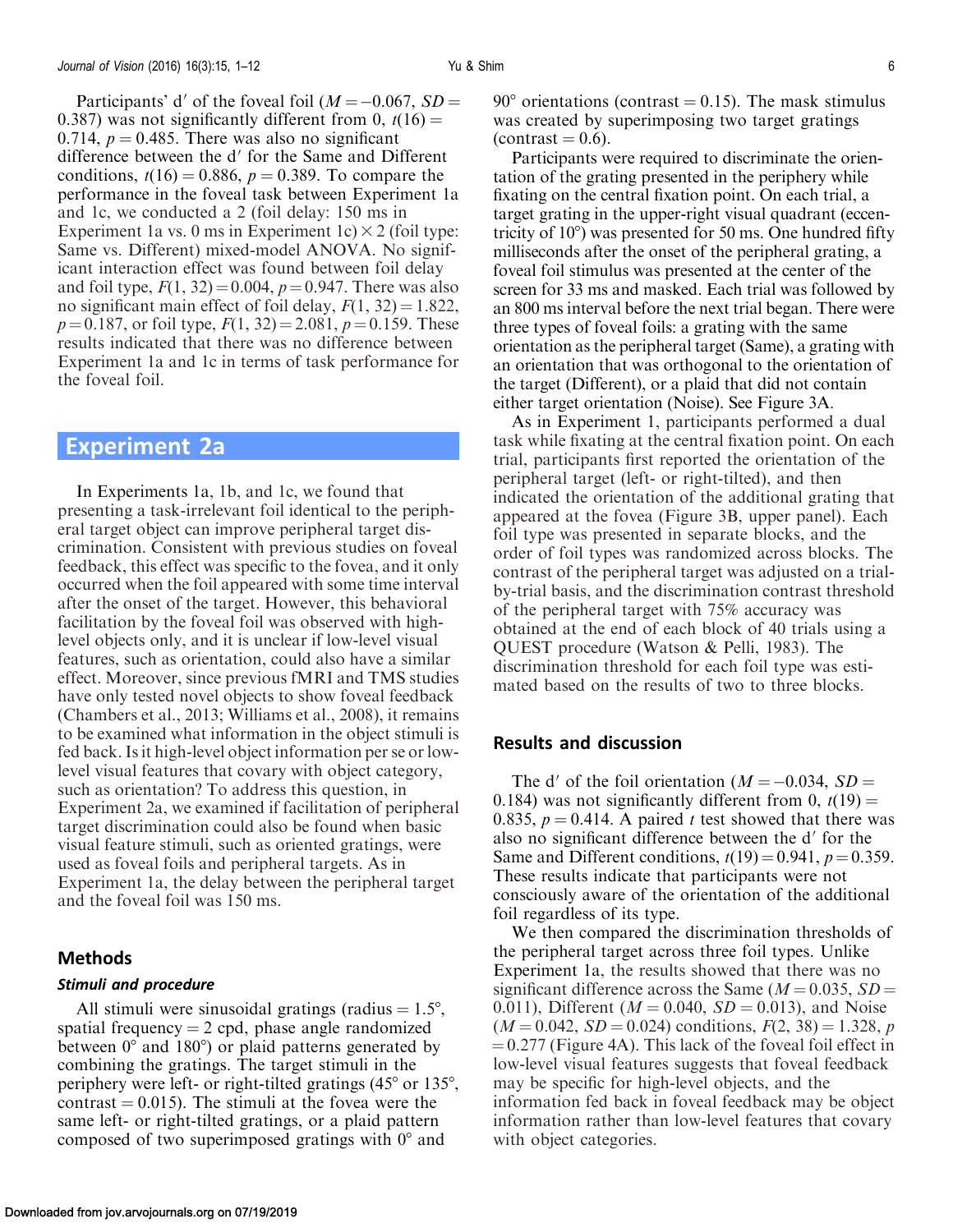<span id="page-7-0"></span>

Figure 3. Stimuli and procedures in [Experiments 2a,](#page-6-0) 2b, and [2c.](#page-8-0) All stimuli are shown in full contrast for demonstration purposes. (A) Examples of the three foil types (Same, Different, and Noise) used in [Experiments 2a](#page-6-0) and 2b (foveal location condition). (B) A schematic diagram of a single trial in [Experiment 2a](#page-6-0), 2b, or [2c](#page-8-0). Upper panel: a trial in [Experiment 2a;](#page-6-0) Middle panel: a trial in the foveal location and in the parafoveal location conditions of Experiment 2b; Lower panel: a trial in [Experiment 2c](#page-8-0).

# Experiment 2b

In [Experiment 2a,](#page-6-0) using a similar paradigm as [Experiment 1a,](#page-2-0) we failed to replicate the modulatory effect of the foveal foil for peripheral target discrimination in gratings. This result could occur if the foil effect in gratings follows a different time course from high-level objects. To test this possibility and examine potential differences in the foil effect between objects and visual features further, in Experiment 2b we presented the foveal foil simultaneously with the



Figure 4. Average discrimination contrast thresholds measured for the Same, Different, and Noise conditions in (A) [Experiment 2a,](#page-6-0) (B) Experiment 2b, and (C) [Experiment 2c](#page-8-0). Error bars show the  $\pm 1$  standard error of the mean.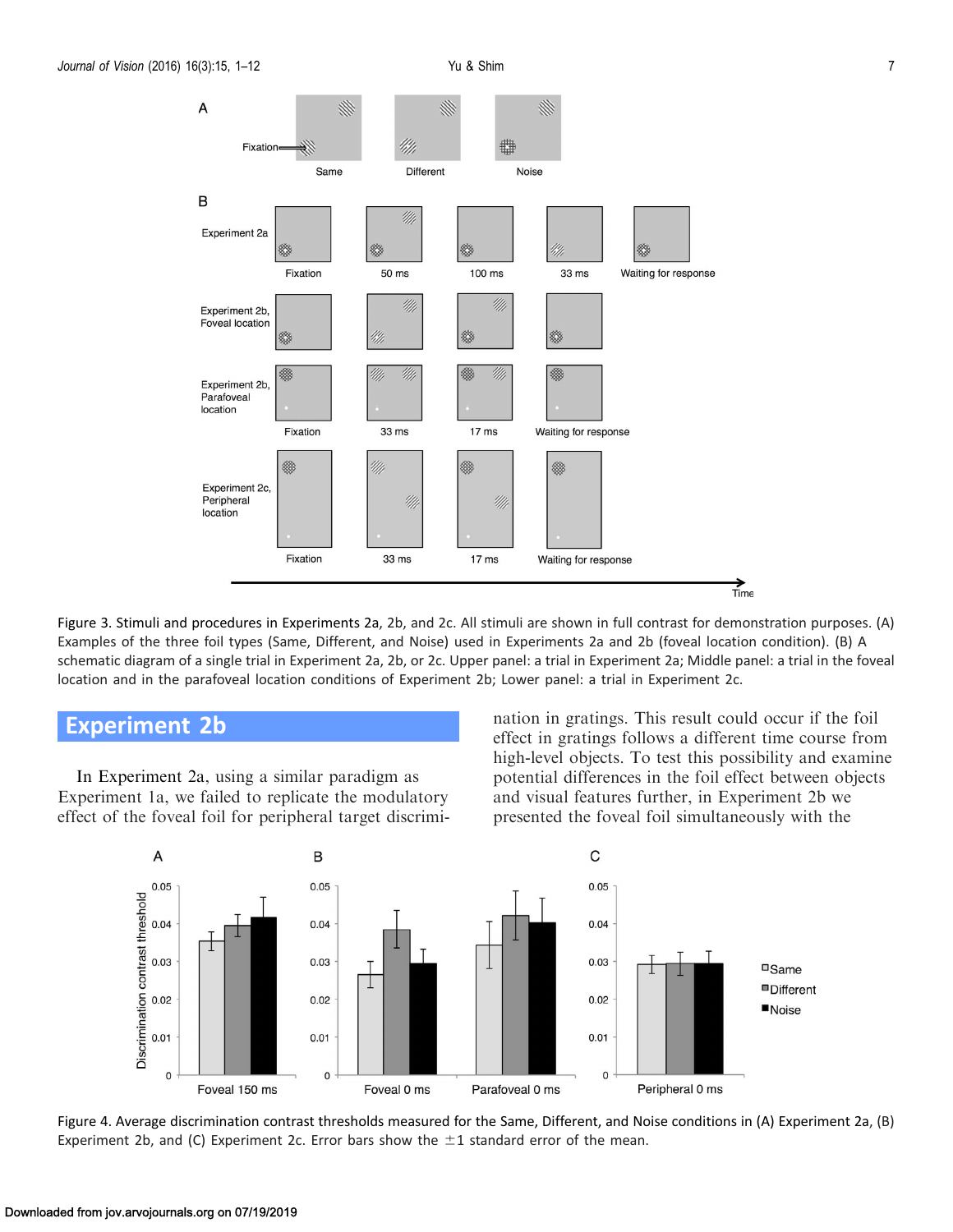<span id="page-8-0"></span>peripheral target without a delay. In order to examine foveal specificity of the foil effect in gratings, we also tested a parafoveal location.

## Methods

The stimuli and procedure were identical to [Exper](#page-6-0)[iment 2a](#page-6-0) except that the foil was presented simultaneously with the peripheral target (foil delay  $= 0$  ms), and a parafoveal condition where a foil was presented parafoveally at an eccentricity of  $7.1^{\circ}$  (same as that in [Experiment 1b](#page-5-0)) was also tested ([Figure 3B](#page-7-0) middle panel). The order of the foil locations and foil types was randomized for each participant.

## Results and discussion

One-sample  $t$  tests showed that the  $d'$  of the foil orientation was not significantly different from 0 either in the foveal location condition ( $M = -0.021$ ,  $SD =$ 0.454),  $t(16) = 0.189$ ,  $p = 0.852$ , or in the parafoveal location condition ( $M = 0.189$ ,  $SD = 0.468$ ),  $t(16) =$ 1.662,  $p = 0.116$ . We further conducted a 2 (foil location)  $\times$  2 (foil type) repeated measures ANOVA to examine whether there was a significant difference in  $d'$ between the Same and Different conditions in the two locations. There was no significant effect of foil location,  $F(1, 16) = 0.052$ ,  $p = 0.823$ , of foil type,  $F(1, 16) = 0.052$ ,  $p = 0.823$ , of foil type,  $F(1, 16) = 0.052$  $16$ ) = 1.394,  $p$  = 0.255, or significant interaction between foil location and foil type,  $F(1, 16) = 1.473$ ,  $p = 0.242$ . As in [Experiment 2a,](#page-6-0) these results indicate that participants were not consciously aware of the orientation of the additional foil regardless of its location and type.

We then conducted a 2 (foil location)  $\times$  3 (foil type) repeated measures ANOVA on the discrimination thresholds of the peripheral target. There were significant main effects of foil location,  $F(1, 16) = 9.659$ ,  $p =$ 0.007, and foil type,  $F(2, 32) = 5.457$ ,  $p = 0.009$ . However, the interaction effect between foil location and foil type was not significant,  $F(2, 32) = 1.047$ ,  $p =$ 0.363 [\(Figure 4B](#page-7-0)). Pairwise comparisons across foil locations revealed that the discrimination threshold in the Different condition ( $M = 0.040$ ,  $SD = 0.023$ ) was significantly higher than the threshold in the Same condition ( $M = 0.031$ ,  $SD = 0.019$ ),  $t(16) = 2.838$ ,  $p =$ 0.036, and was marginally significantly higher than that in the Noise condition ( $M = 0.035$ ,  $SD = 0.020$ ),  $t(16) =$ 2.556,  $p = 0.063$ . No significant difference was found between the Same and the Noise conditions,  $t(16) =$ 1.401,  $p = 0.541$ . Next, we performed a 2 (foil delay: 150) ms in [Experiment 2a](#page-6-0) vs. 0 ms in the foveal location condition in [Experiment 2b](#page-7-0))  $\times$  3 (foil type) mixed ANOVA to compare the effect of foil delay between

These results indicate that discrimination of the peripheral target was impaired when an additional foil with an orientation orthogonal to the peripheral target was presented. Unlike the foil effect in objects, the effect of the grating foil appears to be disruptive rather than facilitative. Besides this difference in the direction of the effect (disruptive vs. facilitative), the results in the current experiment and [Experiment 1a](#page-2-0) illustrate two other important distinctions between the foil effect in objects and gratings. First, unlike high-level objects, the foil effect in gratings is not specific to the fovea, which is inconsistent with the foveal specificity characterized in the foveal feedback hypothesis. Second, the effective timing of the foveal foil for objects and gratings is different, such that a foil delay similar to the cortical processing delay of feedback input is required in the object foil effect, but simultaneous presentation of foil and target stimuli appears to be comparatively more effective than delayed presentation with grating foils. This discrepancy between objects and gratings suggest a possibility that different mechanisms might be involved in the foil effect of objects and gratings.

## Experiment 2c

[Experiment 2b](#page-7-0) demonstrated that discrimination of orientation in the periphery could be interfered with a simultaneously presented foil, although the foil interference effect was not specific to the fovea. To examine whether the effect induced by the foil diminishes or disappears when its distance from the fovea further increases, we conducted Experiment 2c, in which the foil was presented at a peripheral location with a larger eccentricity  $(14.2^{\circ})$ .

#### Methods

The stimuli and procedure were identical to those of [Experiment 2b](#page-7-0), except that the foil was located on the upper vertical meridian at an eccentricity of  $14.2^\circ$  in the periphery, separated from the target by  $10^{\circ}$  [\(Figure 3B](#page-7-0), lower panel). The distance between this peripheral foil and the target was equal to that between the foveal foil and the target in [Experiment 2b](#page-7-0). To fit the stimuli on the screen, the fixation point was moved down along the lower vertical meridian by  $3^\circ$ .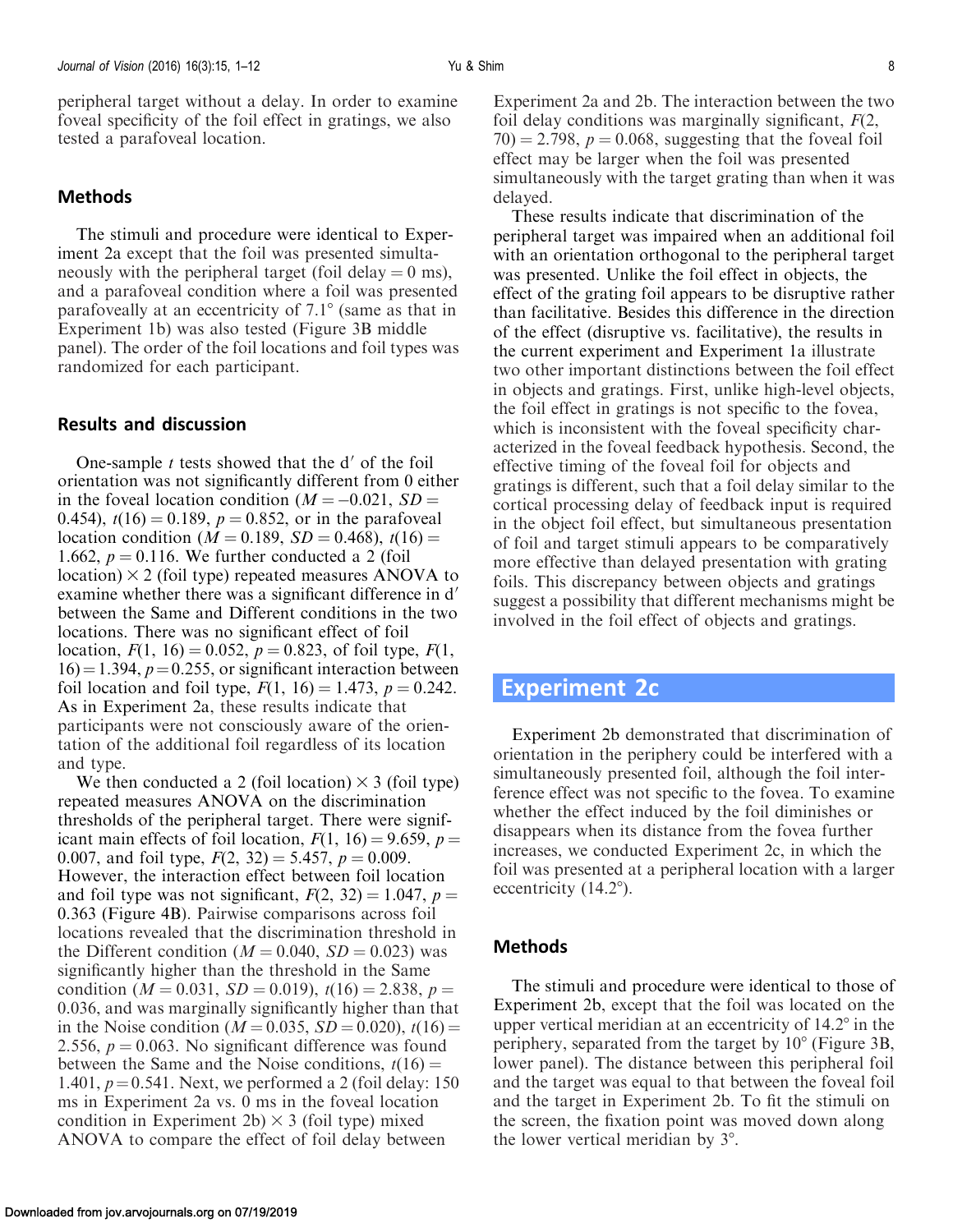## Results and discussion

As in the previous experiments, participants'  $d'$  of the peripheral foil ( $M = 0.017$ ,  $SD = 0.240$ ) was not significantly different from 0,  $t(12) = 0.251$ ,  $p = 0.806$ , confirming that the orientation of the peripheral foil was not consciously perceived. There was also no significant difference between the d' for the Same and Different conditions,  $t(12) = 0.848$ ,  $p = 0.413$ .

We then conducted a one-way, repeated measures ANOVA to compare the discrimination thresholds of the peripheral target across three foil types. The results showed that there was no significant difference across the Same ( $M = 0.029$ ,  $SD = 0.009$ ), Different ( $M =$ 0.031,  $SD = 0.012$ ), and Noise ( $M = 0.030$ ,  $SD = 0.013$ ) conditions,  $F(2, 24) = 0.017$ ,  $p = 0.984$  ([Figure 4C](#page-7-0)). A two-way mixed ANOVA comparing the discrimination thresholds in [Experiment 2c](#page-8-0) and the foveal location condition in [Experiment 2b](#page-7-0) revealed a significant effect of foil type,  $F(2, 56) = 7.345$ ,  $p = 0.001$ , and significant interaction between foil type and foil location,  $F(2, 56)$  $\mu = 6.873$ ,  $p = 0.002$ . Together with our finding from [Experiment 2b](#page-7-0), these results indicated that the impairment of peripheral target discrimination disappeared as the foil was moved farther away from the fovea into the periphery. However, unlike the foil effect in objects where only the foveal foil was effective, the effect of foil can be extended to a parafoveal location in gratings, suggesting that foveal specificity in low-level visual features may not be as apparent as in objects.

# General discussion

Inspired by previous neuroimaging work demonstrating feedback of peripheral object information to foveal cortex (Williams et al., [2008](#page-12-0)), our goal in the current study was to examine the effect of direct behavioral modulation of the foveal feedback information on peripheral target discrimination. We conducted six experiments to investigate whether changing participants' foveal representation through the presentation of a task-irrelevant stimulus at the fovea could influence their discrimination of peripheral stimuli.

In [Experiments 1a](#page-2-0), [1b,](#page-5-0) and [1c](#page-5-0), we tested the effect of the foveal foil on peripheral stimulus discrimination using novel, three-dimensional objects. Our result revealed that even when rendered invisible, the foveal foil could influence participants' ability to discriminate the identity of the peripheral object. This subthreshold presentation of the foveal stimuli excluded the possibility that observers responded to the peripheral target based on what they consciously perceived at the fovea. Critically, this modulatory effect was observed only when the foil object identical to the peripheral target

was presented at the fovea 150 ms after the onset of the peripheral target ([Experiment 1a\)](#page-2-0), but not when the foveal foil and peripheral target objects were presented simultaneously [\(Experiment 1c](#page-5-0)). These results suggest that the foveal feedback effect takes some time to occur. Moreover, in [Experiment 1b,](#page-5-0) the peripheral target discrimination was unaffected by the foil when the foil was presented parafoveally, confirming the foveal specificity of the effect. These results in the object experiments supported our hypothesis: Through the presentation of a physical stimulus at the fovea, we were able to modulate individuals' internally generated foveal representations and influence their ability to discriminate peripheral stimuli.

To examine whether this facilitation of peripheral target discrimination elicited by the foveal stimulus could also be found with low-level visual features, we tested orientation discrimination of sinusoidal gratings in [Experiments 2a,](#page-6-0) [2b](#page-7-0), and [2c](#page-8-0) using the same dual task paradigm. No modulatory effect was found when the foveal foil was presented at the fovea 150 ms after the onset of the peripheral target [\(Experiment 2a\)](#page-6-0), and the interference effect was observed when the foil and peripheral target gratings were presented simultaneously ([Experiment 2b](#page-7-0)). Participants' discrimination ability of peripheral target orientation was impaired when the orientation orthogonal to the peripheral target orientation was presented foveally or parafoveally, but this modulatory effect of the foil disappeared when the foil appeared in the periphery ([Experiment 2c\)](#page-8-0). These results in grating experiments indicate that the effect of the foil differed for orientations compared to high-level objects in terms of its effective timing and lack of foveal specificity. Thus, we suggest that our finding in grating experiments is more likely to be explained by the spread of bottom-up feature responses through feature-based attention, which can enhance the processing of a given visual feature across the visual field (Kanai, Tsuchiya, & Verstraten, [2006](#page-11-0); Rossi & Paradiso, [1995](#page-12-0); Serences & Boynton, [2007](#page-12-0); Treue & Martinez-Trujillo, [1999\)](#page-12-0) than by foveal feedback. Perhaps neural activities to the peripheral target were enhanced by the spreading of responses to the feature presented at the fovea. In [Experiment 2b](#page-7-0), the disruption effect of the parafoveal foil was not significantly different from that of the foveal foil. These results are consistent with the feature spreading account that attentional facilitation of the features displayed at the fovea can spread to other nonfoveal locations. It should be noted that this account is not suitable for explaining the results found in the object experiments. The modulatory effect of the foveal foil was shown when fine-scale discrimination of complex novel objects, rather than identification of simple visual features, was required. Such discriminations could not be made by attending to one of the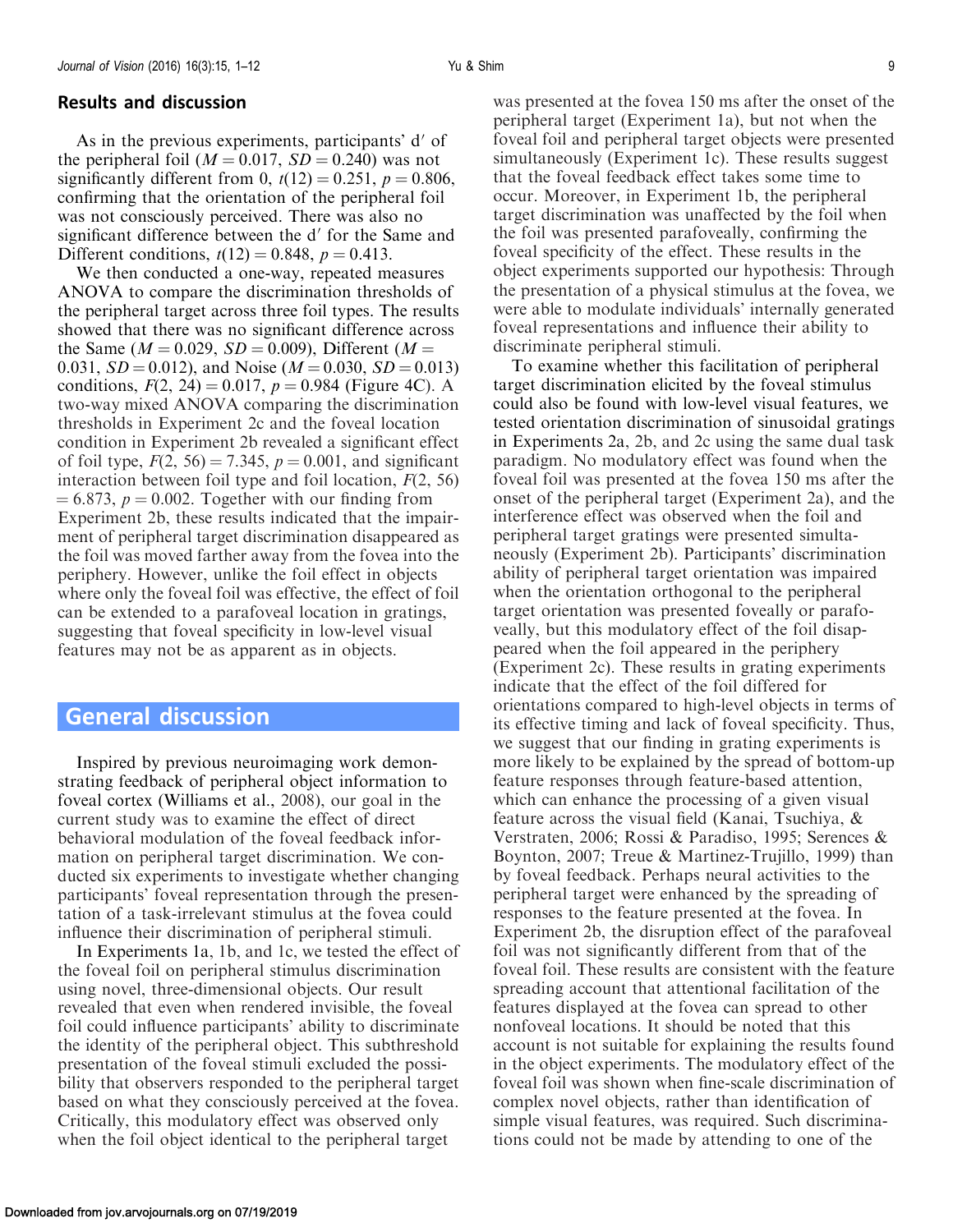objects' constituent features. Therefore, the foveal foil effects with gratings found in [Experiments 2a,](#page-6-0) [2b,](#page-7-0) and [2c](#page-8-0) and with complex objects observed in [Experiments](#page-2-0) [1a,](#page-2-0) [1b](#page-5-0), and [1c](#page-5-0) may involve different underlying processes. Whereas foveal feedback contributes to discriminating complex objects in the periphery, feature spreading across the visual field caused by featurebased attention may contribute to the processing of low-level features.

Compared to the disruption by TMS which was shown to impair behavioral performance in the periphery when a TMS pulse was applied to the foveal cortex 350–400 ms after the onset of the peripheral target (Chambers et al., [2013\)](#page-11-0), it appears that substantially less time was required to elicit a foveal foil effect (150 ms) in the present study. One explanation for this discrepancy can be found in a difference in tasks used in the current study and in the TMS study. In the previous TMS study, an object comparison task was used, where two objects were presented in the periphery and participants needed to make a comparison between the two. In contrast, we presented only one target object on each trial and the task was to judge whether the object was the target. Additional time needed to process and compare two objects compared to processing of a single object only may contribute to the difference in the effective timing. Furthermore, cortical feedback processes are thought to be fast and immediate, even as fast as feedforward processes (Hupé et al., [2001;](#page-11-0) Lamme, Supèr, & Spekreijse, [1998;](#page-11-0) Nowak et al., [1997](#page-11-0)). Given this neural evidence, behavioral disruption may closely follow the suggested time course for this cortical feedback. How this effect is systematically modulated by target-foil delays would be an interesting question for future studies to explore.

One alternative argument for the object results might be object-based priming (Bartram, [1976](#page-11-0); Maljkovic & Nakayama, [1994\)](#page-11-0). That is, the foveal foil could have primed processing of the peripheral target when the two stimuli were identical. However, in our experiments, the modulatory effect of the foil occurred only when the foveal foil was presented after the peripheral target with a lag (in [Experiment 1a\)](#page-2-0). Therefore, no prior information about the peripheral target could have been obtained before the peripheral object appeared, making the priming mechanism an unlikely explanation for our results.

Our result was also unlikely to be caused by eye movement from the foveal foil to the peripheral target because the foveal and the peripheral stimuli were presented with a 150-ms time interval. There was not enough time for participants to prepare and execute a full saccade, which usually takes 200 ms or longer (Robinson, [1964\)](#page-12-0). Moreover, the additional eye movement data confirmed that participants maintained their fixation at the center throughout the experiment.

What underlying neural mechanisms can explain the modulation of peripheral target discrimination by taskirrelevant foveal stimuli? It is unlikely that such modulation is mediated by lateral interaction via horizontal connections within the primary visual cortex (V1) because the distance between the foveal and peripheral stimuli in our experiments  $(10^{\circ})$  exceeded the spatial range of typical monosynaptic, long-range horizontal connections in V1 (Angelucci et al., [2002](#page-11-0); Das & Gilbert, [1995\)](#page-11-0). Our results are instead more consistent with long-range cortical feedback from highlevel visual areas. As we discussed previously, cortical recurrent pathways have been found to carry rich information about behavioral context to shape the responses in lower level cortical regions (Bullier, [2001](#page-11-0); Gilbert & Li, [2013;](#page-11-0) Lamme & Roelfsema, [2000](#page-11-0)). Recent brain imaging studies have suggested that early visual cortex plays a unique role in maintaining the finegrained information stored in working memory (Harrison & Tong, [2009;](#page-11-0) Serences, Ester, Vogel, & Awh, [2009\)](#page-12-0) and in mental imagery (Albers, Kok, Toni, Dijkerman, & Lange, [2013\)](#page-11-0). The fovea, which processes information at the center of the visual field with the highest spatial resolution, plays a critical role in finegrained visual discrimination. Thus, foveal cortex may serve as an informational buffer that maintains and processes information about peripheral visual stimuli via feedback from higher cortical areas in order to enhance our visual responses to the periphery (Lee  $\&$ Mumford, [2003](#page-11-0); Rao & Ballard, [1999\)](#page-12-0).

## **Conclusions**

In conclusion, our study found that an additional task-irrelevant stimulus presented subconsciously at the fovea can significantly enhance the visual discrimination of a target stimulus in the periphery. Whether the task-irrelevant stimulus at the fovea enhances peripheral discrimination depends on its congruency with the peripheral target. Critically, a short latent period (e.g., 150 ms) may be needed for it to be effective. Furthermore, this effect was only observed for complex, novel, three-dimensional objects, but not for lowlevel visual features, such as orientation. Taken together, our results provide behavioral evidence that foveal feedback information plays a functional role in modulating visual perception in the periphery. It suggests an intriguing possibility that maintaining feedback representation at the fovea can aid fine-scale object discrimination in the periphery, presumably by uploading a high-resolution prototypical template of the peripheral target at that site (Williams et al., [2008](#page-12-0)).

Keywords: foveal feedback, visual periphery, object discrimination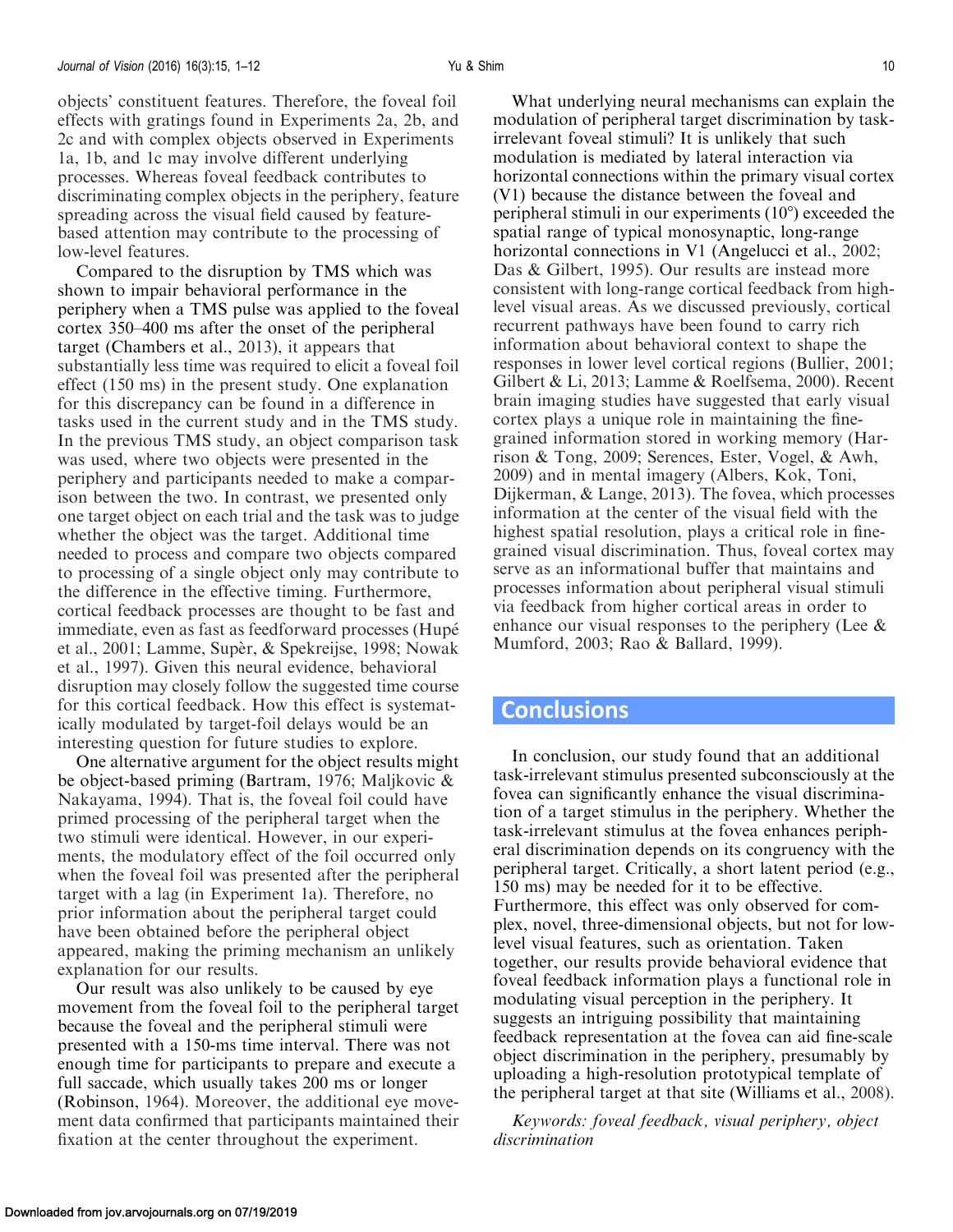# <span id="page-11-0"></span>Acknowledgments

This project was funded by Dartmouth College's Burke Award to Won Mok Shim. We would like to thank Catherine Baker for help collecting some of the data, Ariana Familiar, Catherine Baker, and Kirsten Ziman for their helpful feedback on writing, Liwei Sun, Sebastian Frank, and Peter Tse for their assistance in eye movement data collection, and the anonymous reviewers for their helpful comments on the previous versions of the manuscript.

Commercial relationships: none. Corresponding author: Won Mok Shim. Email: Won.Mok.Shim@dartmouth.edu. Address: Department of Psychological and Brain Sciences, Dartmouth College, Hanover, NH, USA.

# References

- Albers, A., Kok, P., Toni, I., Dijkerman, H., & Lange, F. (2013). Shared representation for working memory and mental imagery in early visual cortex. Current Biology, 23(15), 1427–1431.
- Angelucci, A., Levitt, J., Walton, E., Hupé, J., Bullier, J., & Lund, J. (2002). Circuits for local and global signal integrating in primary visual cortex. The Journal of Neuroscience, 22(19), 8633–8646.
- Bartram, D. (1976). Levels of coding in picture-picture comparison tasks. Memory & Cognition,  $4(5)$ , 593– 602.
- Bullier, J. (2001). Integrated model of visual processing. Brain Research Reviews, 36, 96–107.
- Brainard, D. (1997). The psychophysics toolbox. Spatial Vision, 10, 433–436.
- Camprodon, J., Zohary, E., Brodbeck, V., & Pascual-Leone, A. (2010). Two phases of V1 activity for visual recognition of natural images. Journal of Cognitive Neuroscience, 22(6), 1262–1269.
- Chambers, C., Allen, C., Maizey, L., & Williams, M. (2013). Is delayed foveal feedback critical for extrafoveal perception? Cortex, 49(1), 327–335.
- Das, A., & Gilbert, C. (1995). Long-range horizontal connections and their role in cortical reorganization revealed by optical recording of cat primary visual cortex. Nature, 375, 780–784.
- Gilbert, C., & Li, W. (2013). Top-down influences on visual processing. Nature Reviews Neuroscience, 14, 350–363.

Harrison, S., & Tong, F. (2009). Decoding reveals the

contents of visual working memory in early visual areas. Nature, 458, 632–635.

- Hupé, J., James, A., Girard, P., Lomber, S., Payne, B., & Bullier, J. (2001). Feedback connections act on the early part of the responses in monkey visual cortex. Journal of Neurophysiology, 85(1), 134–145.
- Ishai, A., Ungerleider, L., Martin, A., Schouten, J., & Haxby, J. (1999). Distributed representation of objects in the human ventral visual pathway. Proceedings of the National Academy of Sciences, USA, 96(16), 9379–9384.
- Kanai, R., Tsuchiya, N., & Verstraten, F. (2006). The scope and limits of top-down attention in unconscious visual processing. Current Biology, 16(23), 2332–2336.
- Koivisto, M., Railo, H., Revonsuo, A., Vanni, S., & Salminen-Vaparanta, N. (2011). Recurrent processing in V1/V2 contributes to categorization of natural scenes. *Journal of Neuroscience*, 31(7), 2488–2492.
- Lamme, V., & Roelfsema, P.R. (2000). The distinct modes of vision offered by feedforward and recurrent processing. Trends in Neuroscience, 23(11), 571–579.
- Lamme, V., Supèr, H., & Spekreijse, H. (1998). Feedforward, horizontal, and feedback processing in the visual cortex. Current Opinion in Neurobiology, 8(4), 529–535.
- Lee, T., & Mumford, D. (2003). Hierarchical Bayesian inference in the visual cortex. Journal of the Optical Society of America A, 20(7), 1434–1448.
- Malach, R., Reppas, J., Benson, R., Kwong, K., Jiang, H., Kennedy, W., . . . Tootell, R. (1995). Objectrelated activity revealed by functional magnetic resonance imaging in human occipital cortex. Proceedings of the National Academy of Sciences, USA, 92(18), 8135–8139.
- Maljkovic, V., & Nakayama, K. (1994). Priming of pop-out: I. Role of features. Memory & Cognition, 22(6), 657–672.
- Nowak, L., James, A., & Bullier, J. (1997). Corticocortical connections between visual areas 17 and 18a of the rat studies in vitro: Spatial and temporal organization of functional synaptic responses. Experimental Brain Research, 117(2), 219–241.
- Op de Beeck, H., Baker, C., DiCarlo, J., & Kanwisher, N. (2006). Discrimination training alters object representations in human extrastriate cortex. The Journal of Neuroscience, 26(50), 13025–13036.
- Pelli, D. (1997). The VideoToolbox software for visual psychophysics: Transforming numbers into movies. Spatial Vision, 10, 437–442.